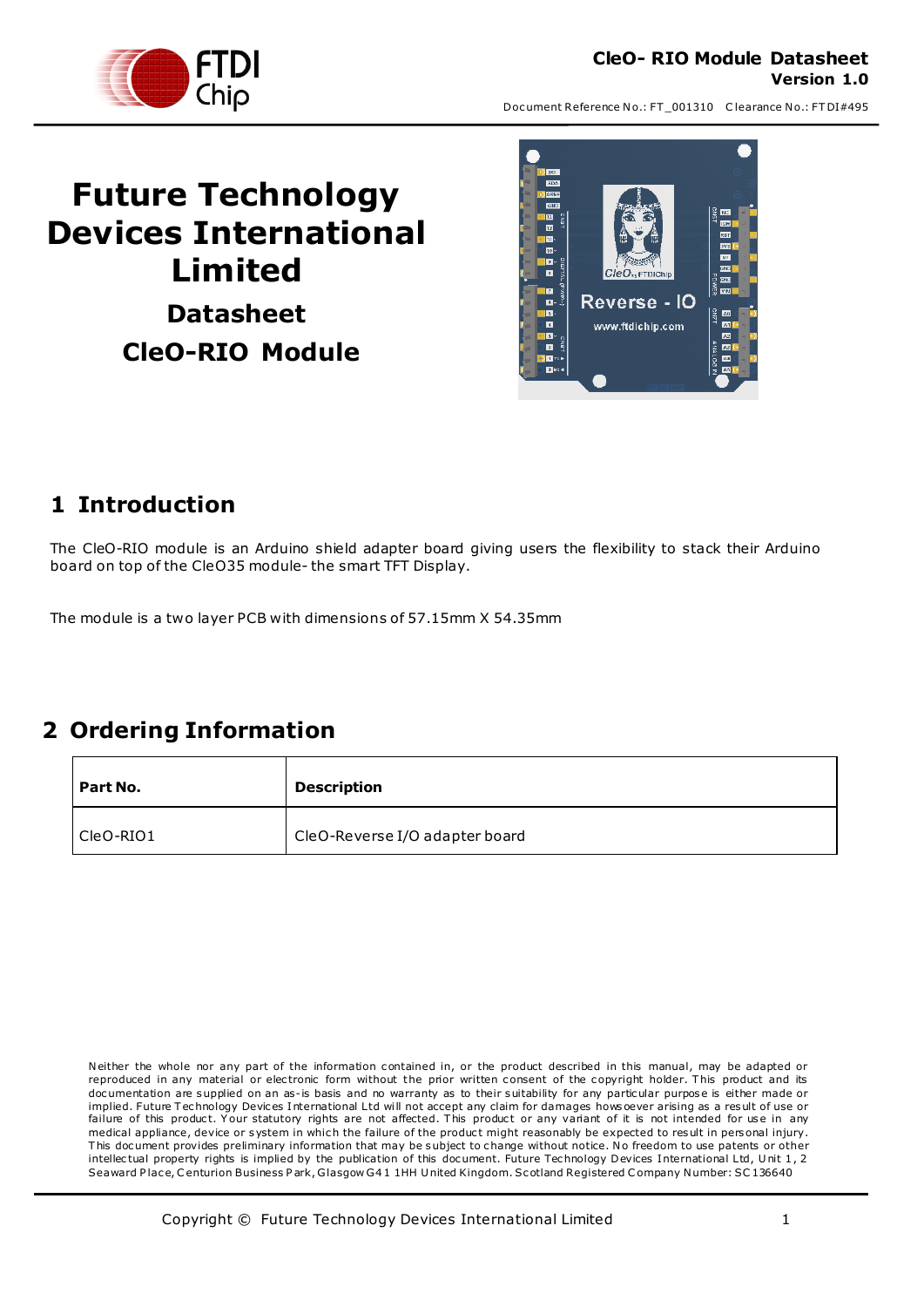

## **Table of Contents**

| 3.1                                         |  |
|---------------------------------------------|--|
|                                             |  |
| 4                                           |  |
| 5.                                          |  |
|                                             |  |
|                                             |  |
|                                             |  |
| Appendix B - List of Figures and Tables  10 |  |
|                                             |  |
|                                             |  |
|                                             |  |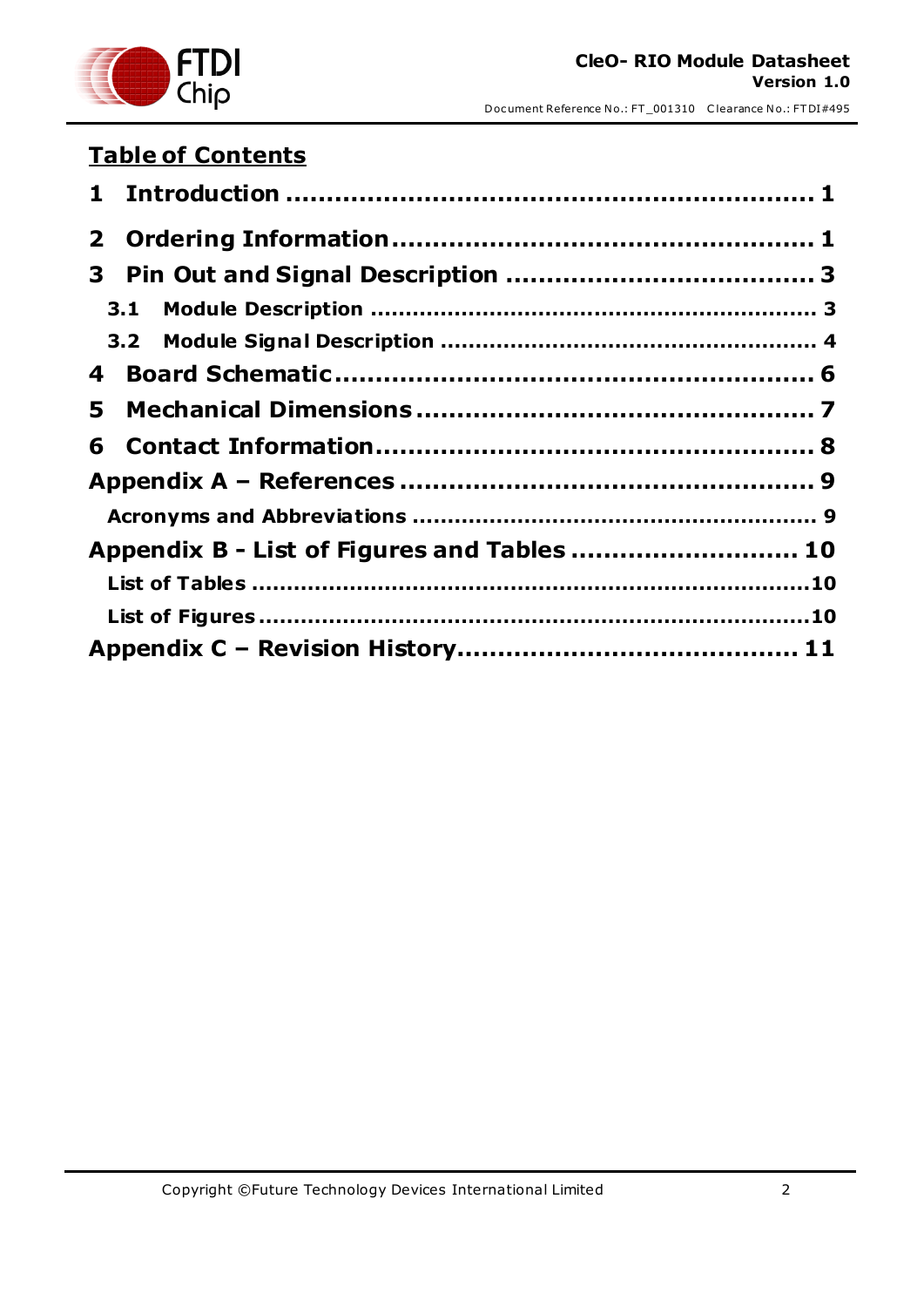

## <span id="page-2-0"></span>**3 Pin Out and Signal Description**

### <span id="page-2-1"></span>**3.1 Module Description**



**Figure 1 -** *CleO* **RIO Module Features**

<span id="page-2-3"></span><span id="page-2-2"></span>

| <b>No</b>      | <b>Feature</b>                        | Reference         |
|----------------|---------------------------------------|-------------------|
|                |                                       | <b>Designator</b> |
|                | 1x10 position 2.54mm pitch SMT header | CN <sub>9</sub> T |
|                | 1x8 position 2.54mm pitch SMT header  | CN6T              |
| २              | 1x8 position 2.54mm pitch SMT header  | CN <sub>8</sub> T |
| $\overline{4}$ | 1x6 position 2.54mm pitch SMT header  | CN <sub>7</sub> T |
| 5              | 1x10 position 2.54mm pitch SMT header | CN9B              |
| 6              | 1x8 position 2.54mm pitch SMT header  | CN6B              |
|                | 1x8 position 2.54mm pitch SMT header  | CN8B              |
| -8             | 1x6 position 2.54mm pitch SMT header  | CN7B              |

**Table 1 -** *CleO* **RIO Module Features Description**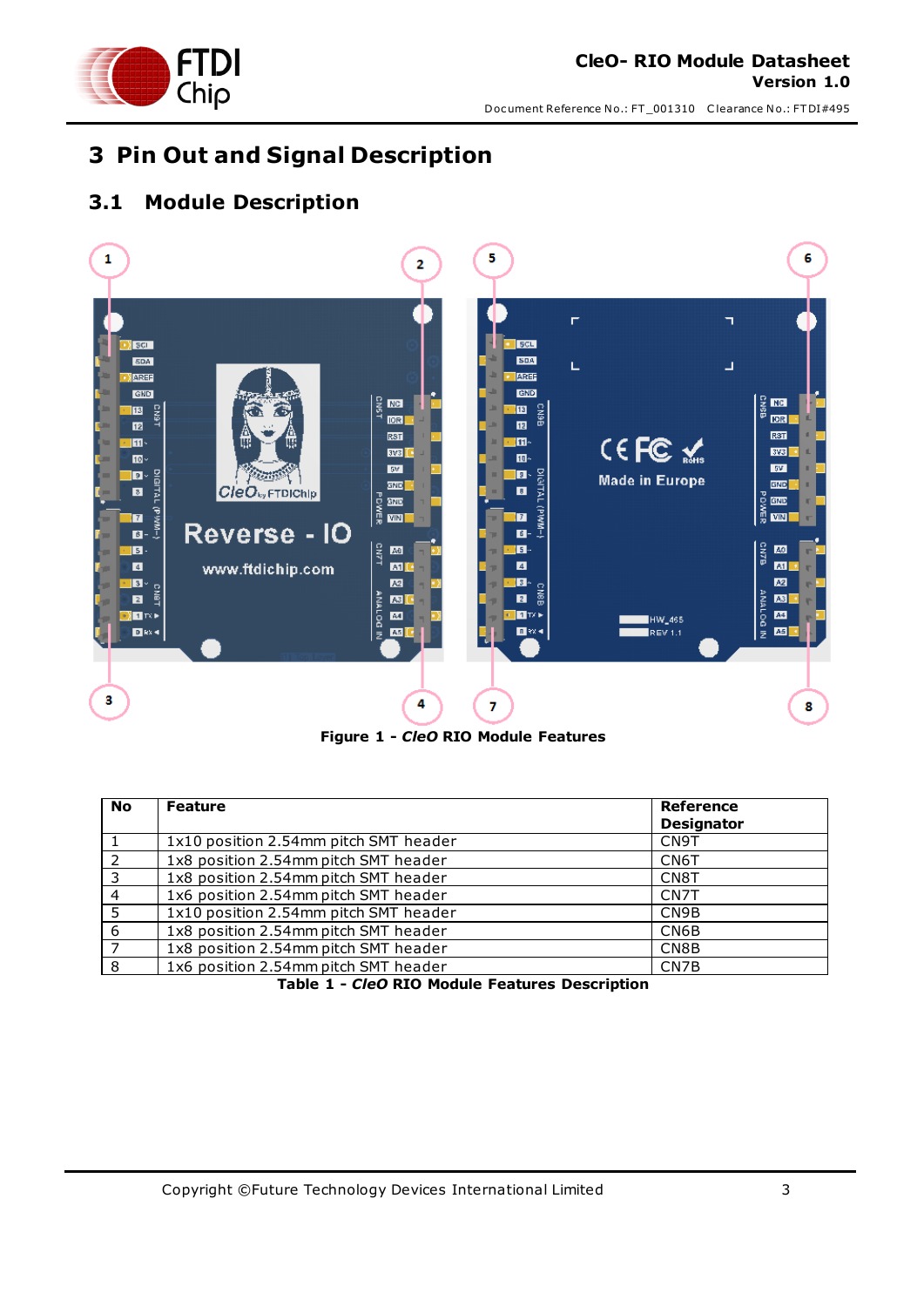

### <span id="page-3-0"></span>**3.2 Module Signal Description**

The pin description of **CN9T and CN9B** is the same and is given in Table 2.

| Pin<br><b>No</b> | <b>Pin Name</b>          | <b>Description</b>        |
|------------------|--------------------------|---------------------------|
|                  | -                        | <b>NC</b>                 |
| 2                | -                        | <b>NC</b>                 |
| 3                | D <sub>10</sub>          | SPI Chip select option3   |
| 4                | MOSI                     | SPI data from master side |
| 5                | <b>MISO</b>              | SPI data to master side   |
| 6                | <b>SCK</b>               | SPI clock                 |
| 7                | <b>GND</b>               | Ground                    |
| 8                | -                        | <b>NC</b>                 |
| 9                | $\overline{\phantom{a}}$ | NC.                       |
| 10               | -                        | <b>NC</b>                 |

### **Table 2 - CN9T and CN9B Pin Description**

<span id="page-3-1"></span>The pin description of **CN8T and CN8B** is the same and is given in Table 3.

<span id="page-3-2"></span>

| Pin<br><b>No</b>                        | <b>Pin Name</b> | <b>Description</b>                   |
|-----------------------------------------|-----------------|--------------------------------------|
|                                         |                 | <b>NC</b>                            |
| 2                                       | $\qquad \qquad$ | <b>NC</b>                            |
| 3                                       | D <sub>2</sub>  | FT903 Interrupt request out option 1 |
| 4                                       | D <sub>3</sub>  | FT903 Interrupt request out option 2 |
| 5                                       | -               | <b>NC</b>                            |
| 6                                       | D <sub>5</sub>  | SPI Chip select option1              |
|                                         | -               | <b>NC</b>                            |
| 8                                       | D7              | SPI Chip select option2              |
| Table 3 - CN8T and CN8B Pin Description |                 |                                      |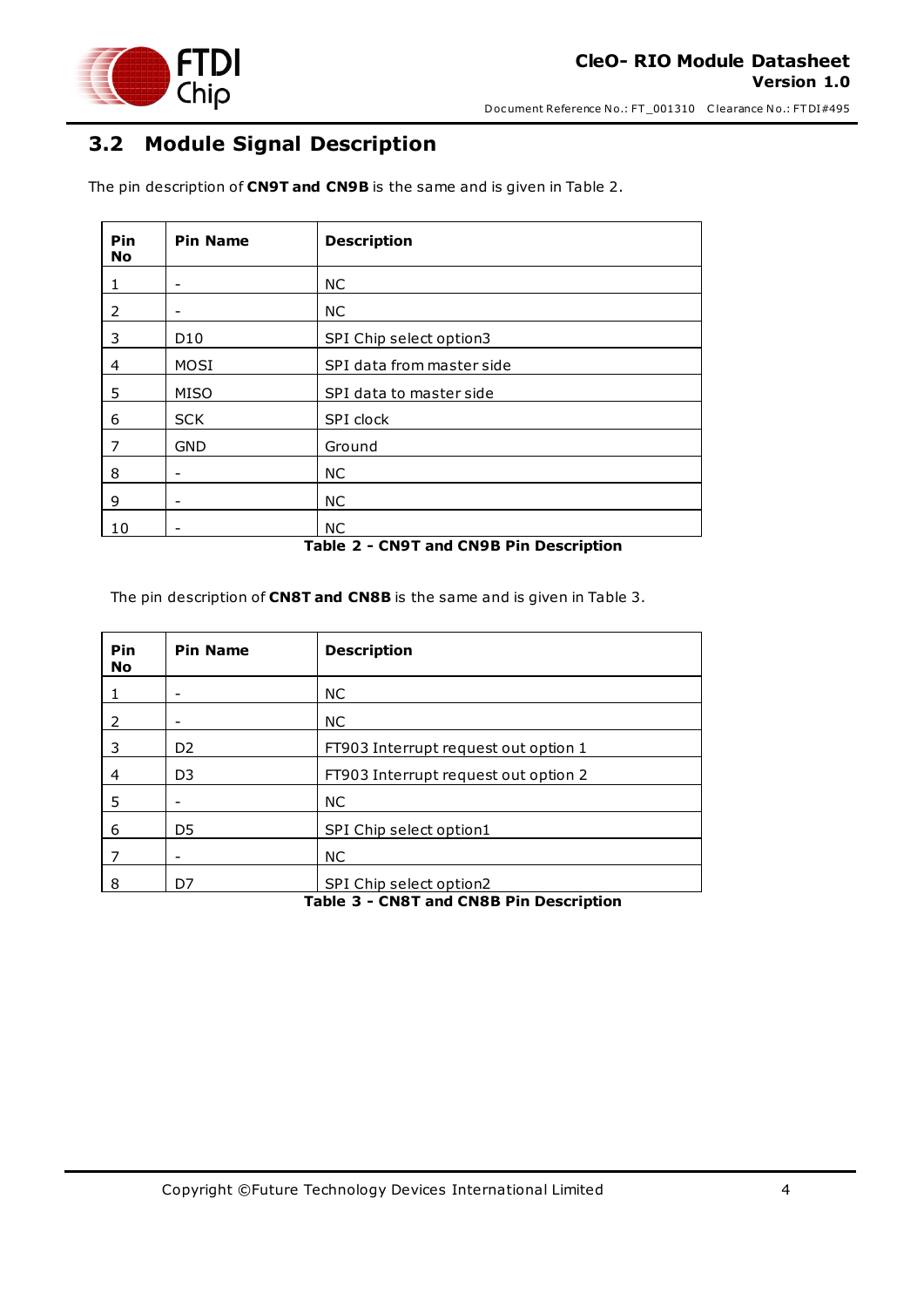

The pin description of **CN6T and CN6B** is the same and is given in Table 4.

| Pin<br><b>No</b> | <b>Pin Name</b> | <b>Description</b>                |
|------------------|-----------------|-----------------------------------|
|                  | -               | NC.                               |
| 2                | <b>IOREF</b>    | IO reference voltage supply input |
| 3                | <b>RESET</b>    | FT903 reset signal                |
| 4                | -               | NC.                               |
| 5                | VDD_5V          | 5V Supply                         |
| 6                | <b>GND</b>      | Ground                            |
|                  | <b>GND</b>      | Ground                            |
| 8                | -               | <b>NC</b>                         |

<span id="page-4-0"></span>**Table 4 - CN6T and CN6B Pin Description**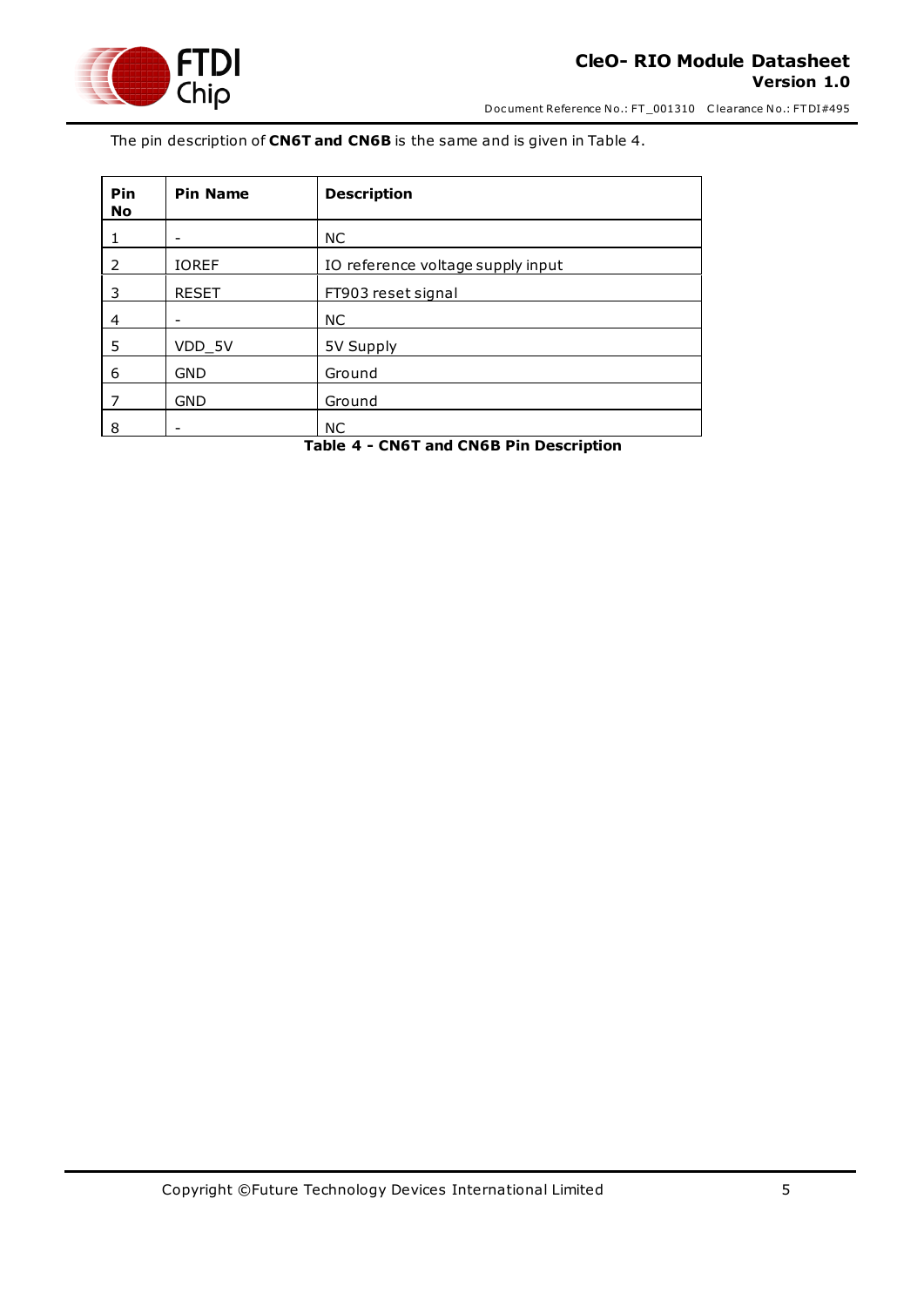

### <span id="page-5-0"></span>**4 Board Schematic**



<span id="page-5-1"></span>**Figure 2 - Reverse I/O Schematic**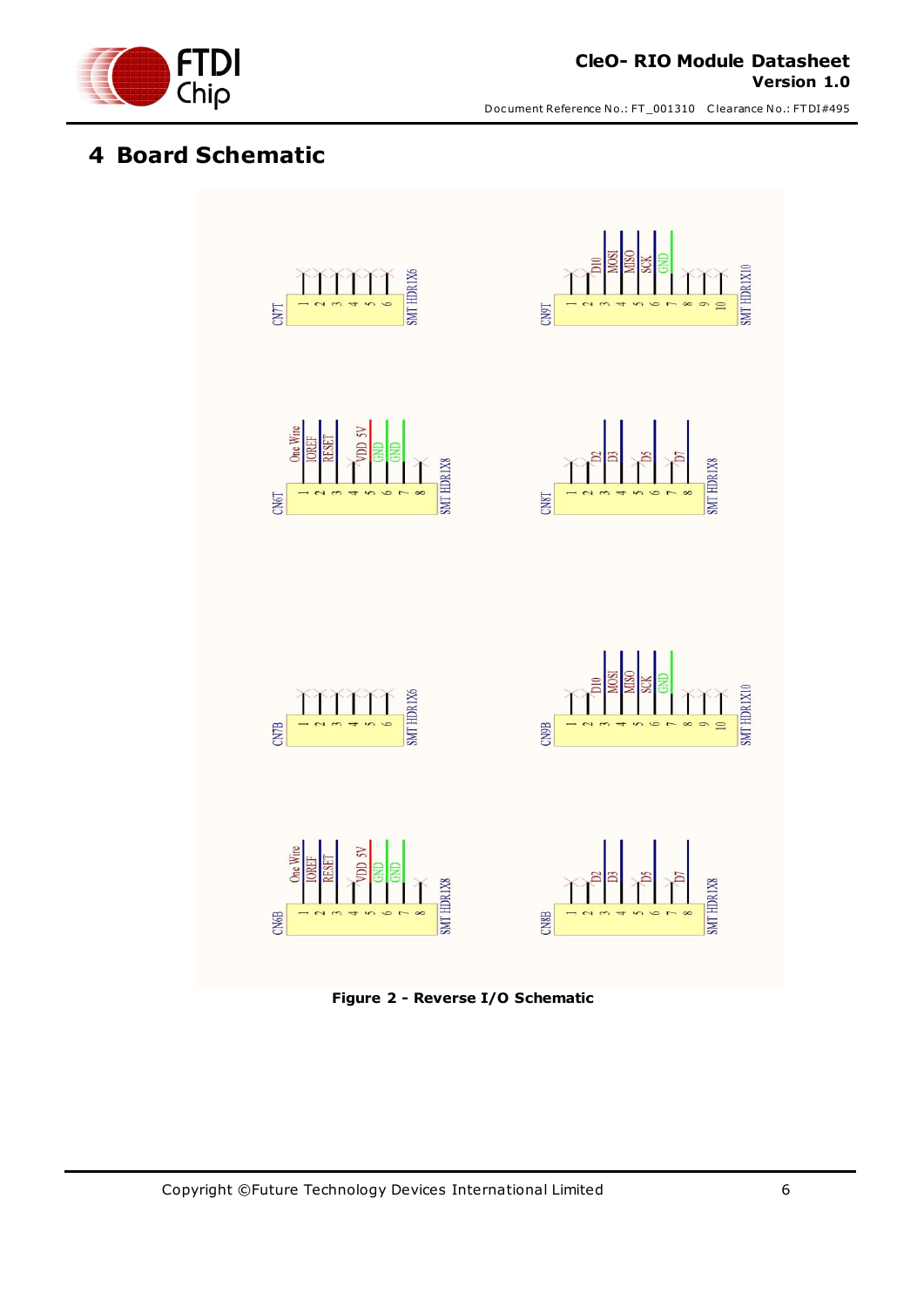

## <span id="page-6-0"></span>**5 Mechanical Dimensions**

<span id="page-6-1"></span>

**Figure 3 -** *CleO* **RIO Module Dimensions**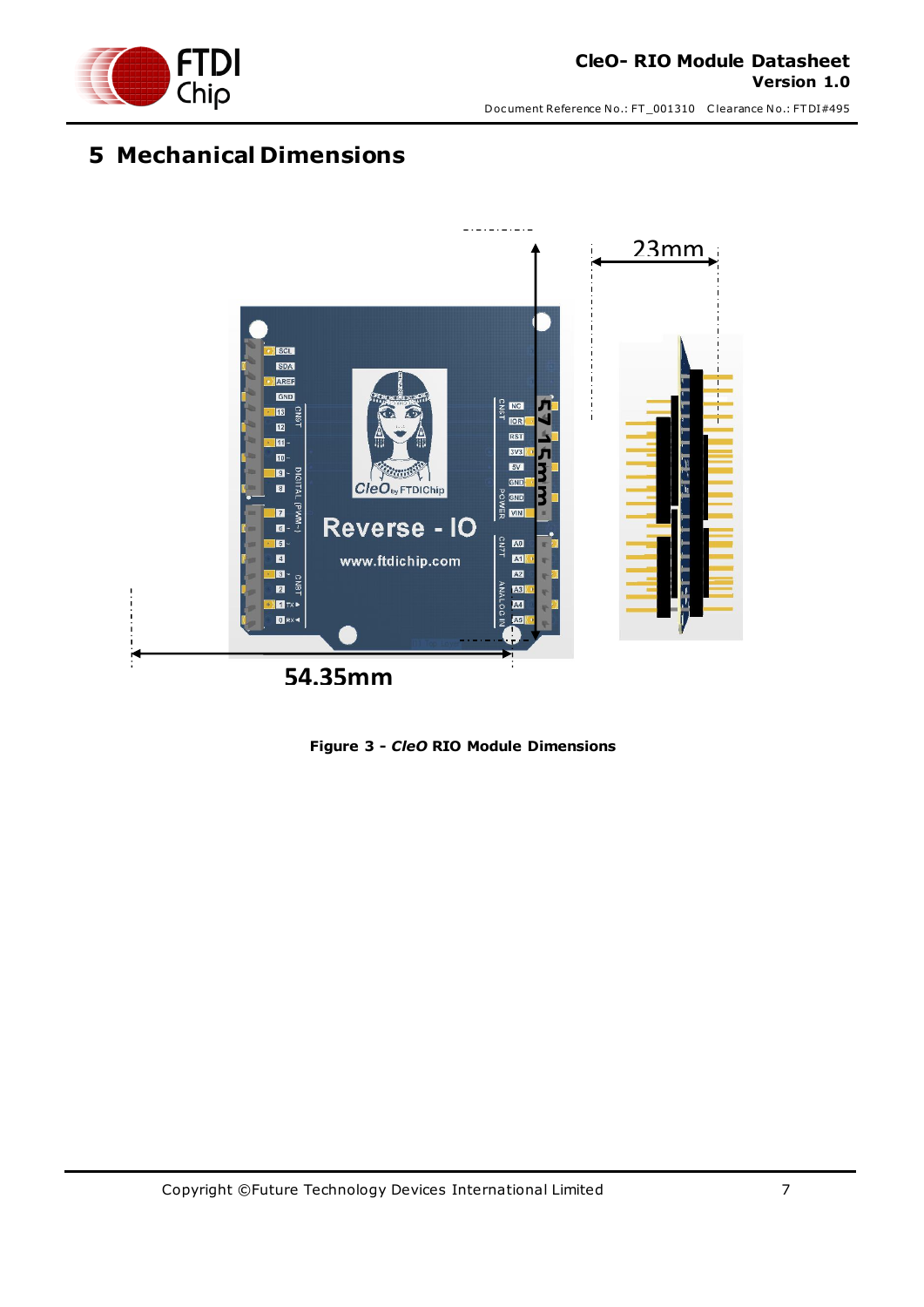

## <span id="page-7-0"></span>**6 Contact Information**

Future Technology Devices International Limited Unit 1, 2 Seaward Place, Centurion Business Park Glasgow G41 1HH United Kingdom Tel: +44 (0) 141 429 2777 Fax: +44 (0) 141 429 2758

E-mail (Sales) [sales1@ftdichip.com](mailto:sales1@ftdichip.com) E-mail (Sales) [us.sales@ftdichip.com](mailto:us.sales@ftdichip.com) E-mail (Support) [support1@ftdichip.com](mailto:support1@ftdichip.com) E-mail (Support) [us.support@ftdichip.com](mailto:us.support@ftdichip.com)<br>E-mail (General Enquiries) admin1@ftdichip.com E-mail (General Enquiries) us.admin@ftdichip.com E-mail (General Enquiries) [admin1@ftdichip.com](mailto:admin1@ftdichip.com) E-mail (General Enquiries) [us.admin@ftdichip.com](mailto:us.admin@ftdichip.com)

Future Technology Devices International Limited (Taiwan) 2F, No. 516, Sec. 1, NeiHu Road Taipei 114 Taiwan , R.O.C. Tel: +886 (0) 2 8797 1330 Fax: +886 (0) 2 8751 9737

E-mail (Sales) twith the sales to two mail (Sales) come that the community of the community of the E-mail (Sales) community community community community community community community community community community communit E-mail (General Enquiries) [tw .admin1@ftdichip.com](mailto:tw.admin1@ftdichip.com) E-mail (General Enquiries) [cn.admin@ftdichip.com](mailto:cn.admin@ftdichip.com)

### **Head Office – Glasgow, UK Branch Office – Tigard, Oregon, USA**

Future Technology Devices International Limited (USA) 7130 SW Fir Loop Tigard, OR 97223-8160 USA Tel: +1 (503) 547 0988 Fax: +1 (503) 547 0987

### **Branch Office – Taipei, Taiwan Branch Office – Shanghai, China**

Future Technology Devices International Limited (China) Room 1103, No. 666 West Huaihai Road, Shanghai, 200052 China Tel: +86 21 62351596 Fax: +86 21 62351595

E-mail (Support) [tw .support1@ftdichip.com](mailto:tw.support1@ftdichip.com) E-mail (Support) [cn.support@ftdichip.com](mailto:cn.support@ftdichip.com)

### **Web Site**

[http://ftdichip.com](http://ftdichip.com/)

### **Distributor and Sales Representatives**

Please visit the Sales Network page of the [FTDI Web site](http://ftdichip.com/FTSalesNetwork.htm) for the contact details of our distributor(s) and sales representative(s) in your country.

System and equipment manufacturers and designers are responsible to ensure that their systems, and any Future Technology Devices International Ltd (FTDI) devices incorporated in their systems, meet all applicable safety, regulatory and system-level performance requirements . All application-related information in this doc ument (inc luding application desc riptions , s ugges ted FTDI devices and other materials) is provided for reference only. While FTDI has taken care to assure it is accurate, this information is subject to customer confirmation, and FTDI disclaims all liability for system designs and for any applications assistance provided by FTDI. Use of FTDI devices in life support and/or safety applications is entirely at the user's risk, and the user agrees to defend, indemnify and hold har mless FTDI from any and all damages, claims, suits or expense resulting from such use. This document is subject to change without notice. No freedom to use patents or other intellectual property rights is implied by the publication of this document. Neither the whole nor any part of the information contained in, or the product described in this document, may be adapted or reproduced in any material or electronic form with out the prior written consent of the copyright holder. Future Technology Devices International Ltd, Unit 1, 2 Seaward Place, Centurion Business Park, Glas gow G4 1 1 HH, U nited Kingdom. Sc otland Registered C ompany N umber: SC136640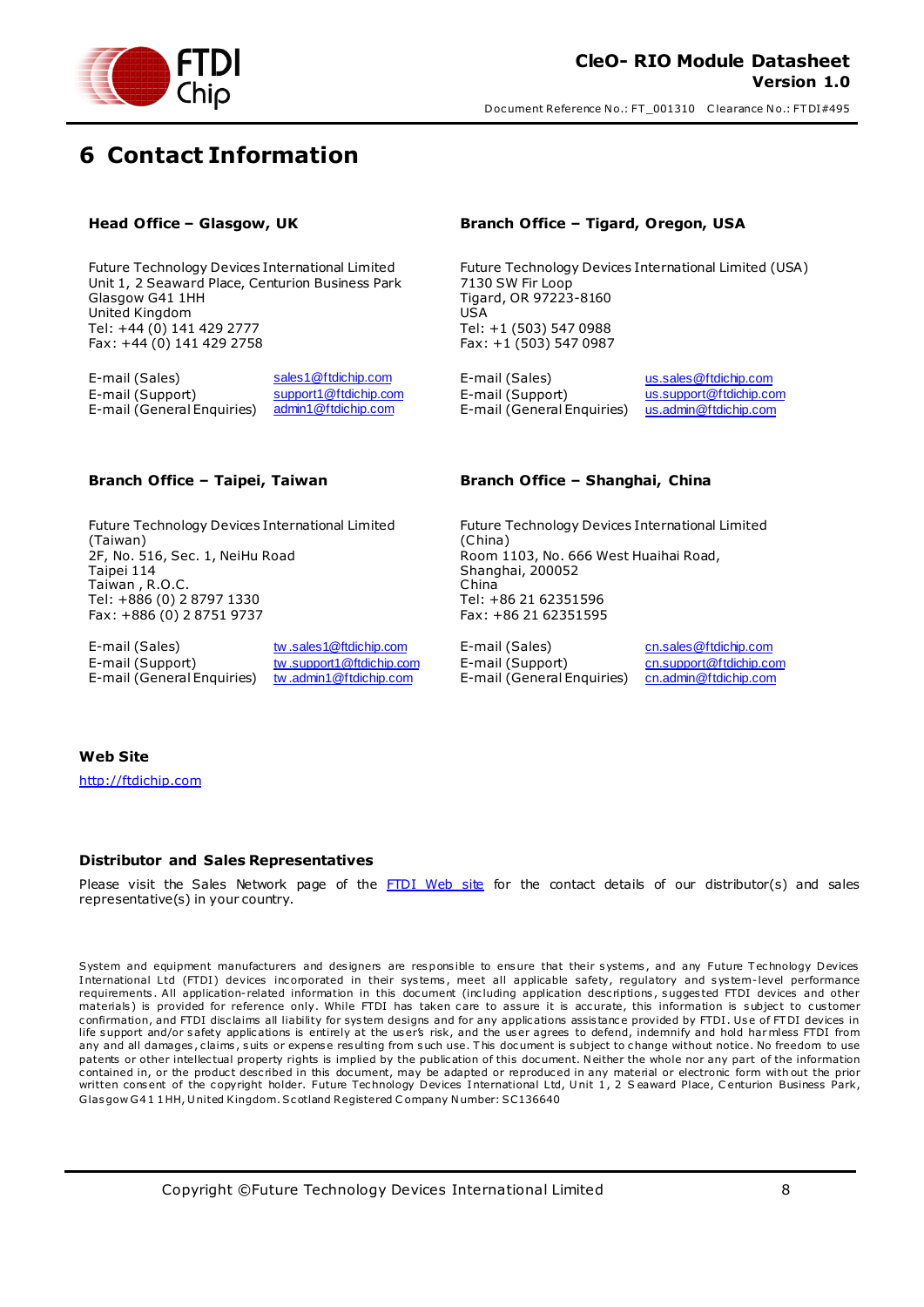

## <span id="page-8-0"></span>**Appendix A – References**

### <span id="page-8-1"></span>**Acronyms and Abbreviations**

| <b>Terms</b> | <b>Description</b>          |
|--------------|-----------------------------|
| TFT          | Thin Film Transistor        |
| <b>SPI</b>   | Serial Peripheral Interface |
| <b>SMT</b>   | Surface Mount Technology    |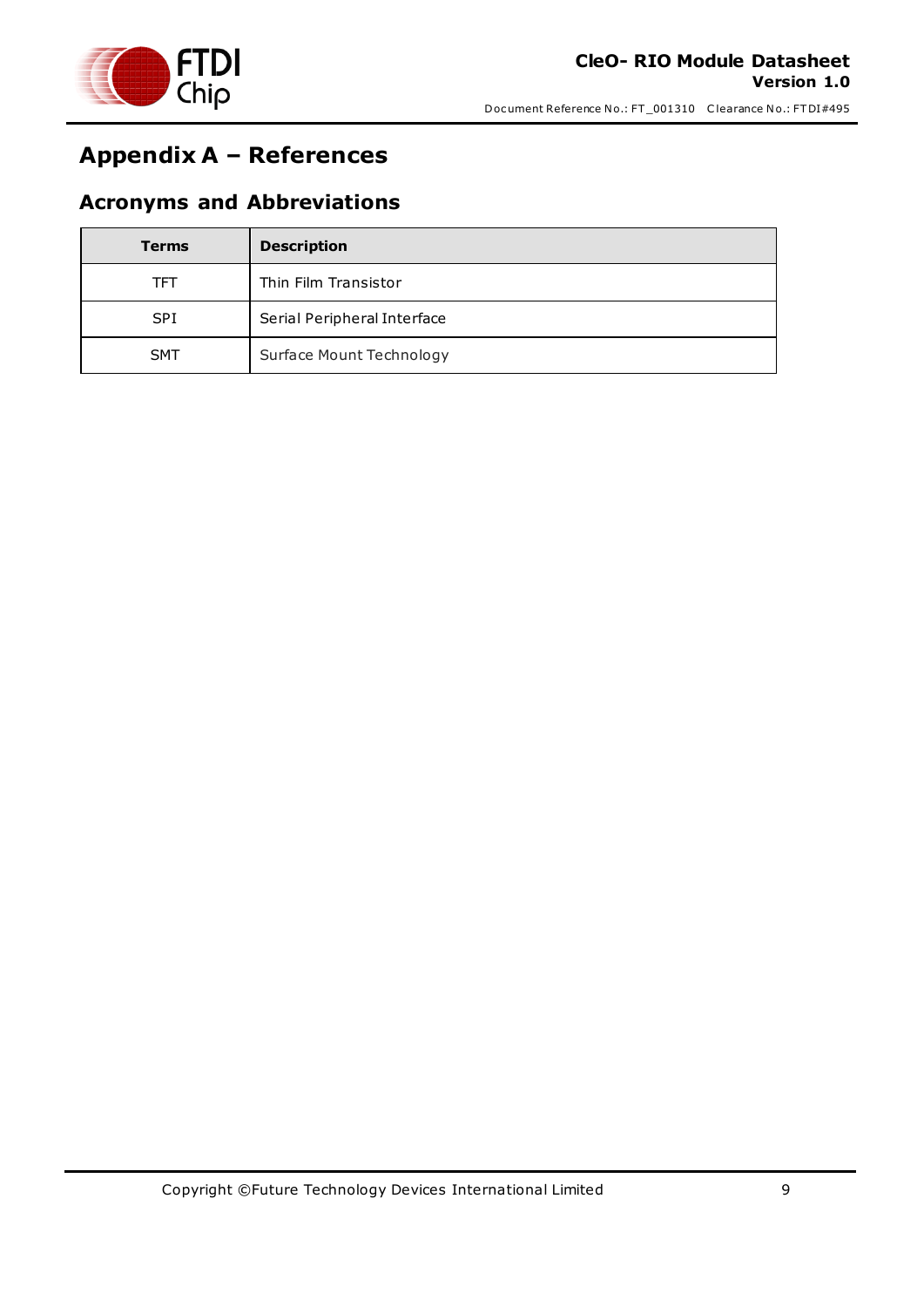

## <span id="page-9-0"></span>**Appendix B - List of Figures and Tables**

### <span id="page-9-1"></span>**List of Tables**

### <span id="page-9-2"></span>**List of Figures**